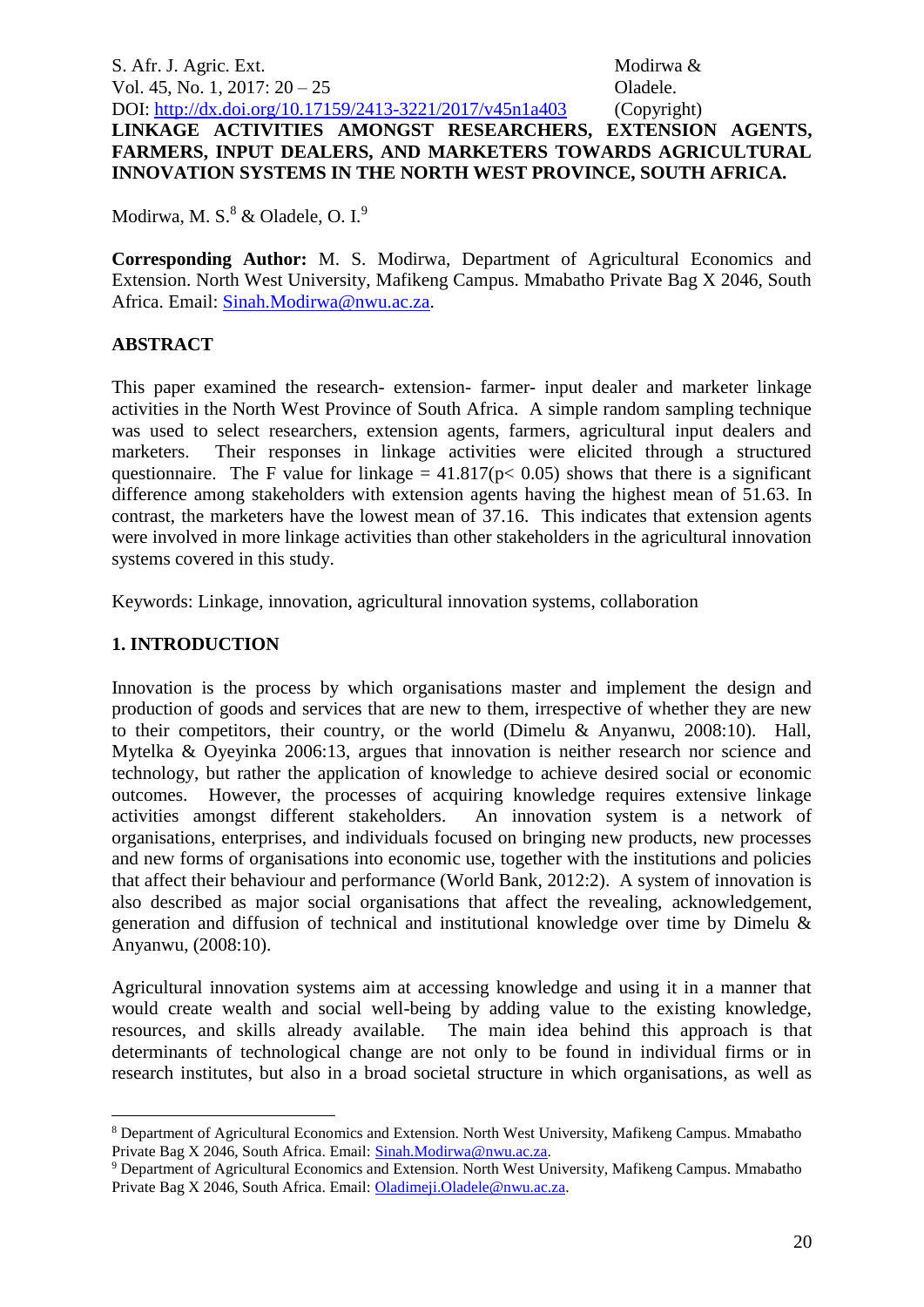## S. Afr. J. Agric. Ext. Modirwa & Vol. 45, No. 1, 2017: 20 – 25 Oladele. DOI:<http://dx.doi.org/10.17159/2413-3221/2017/v45n1a403> (Copyright)

knowledge institutes, are embedded. Innovation system studies have pointed out the influence of societal structures on technological change, and indirectly on long-term economic growth within nations, sectors or technological fields. Spielman (2005) defined innovation systems as a set of interrelated agents, their interactions, and the institutions that condition their behaviour, with respect to the common objective of generating, diffusing, and utilising knowledge and/ or technology.

The concept linkage implies communication and working relationships to be established between different organisations, but to still pursue commonly shared objectives in order to have improved agricultural productivity. An important set of linkages are those comprising of the agricultural economic development support systems, including credit, supplies, and markets. The agricultural production system in the North West Province consists of the Agricultural Research Council (ARC), which represents the research sub-system, farmers' producer organisations, agricultural input dealers, marketers, the directorate of extension services in the department of agriculture, forestry and fisheries which provide extension services for farming communities, the North West University Faculty of Agriculture, agribusiness and other agricultural research institutions. Linkage activities are coordinated and agricultural decisions are made for all these stakeholders. These organisations contribute to the development, diffusion and application of improved knowledge/ technologies and influence the process of change in agriculture. Ideally, interaction through linkages facilitate information, skills, and knowledge transfer. The performance of the whole system depends upon the strength of linkages amongst stakeholders. The problem of poor production has been attributed to weak linkages, existing between research, extension officers, and farmers (Oladele, Sakagami, & Toriyama, 2006:197). However, linkages amongst different stakeholders are crucial to enhance the impact of new technologies for farmers as weak linkages will be represented in a systematic bottleneck in the agricultural innovation system and can limit their effectiveness in contributing to development (Rimawi, Tabieh & Al-Qudah, 2012:117). This affirms that a lack of strong linkage causes disruption in technology flow and low adoption rates. However, increased time lags between development and adoption of new technology reduces efficiency in the use of resources and results in unnecessary competition and duplication of activities.

# **2. DEFINITION OF PROBLEM**

An agricultural innovation system is a complex set of functions and linkages amongst different stakeholders. To increase agricultural productivity and farm household income, while maintaining the resource base and addressing equity concerns, innovation systems require an interactive technology system whereby farmers and farm organisations, research, extensions, input suppliers, non-governmental organisations and other agencies work together in a co-ordinated manner (Oladele,2013: 15).

The Department of Agriculture Forestry and Fisheries (DAFF, 2009) reported that there is a weak linkage between organisations in the agricultural production system. Therefore, the aim of this paper was to examine linkage activities amongst researchers, extension agents, farmers, agricultural input dealers, and marketers.

# **3. PROCEDURE**

The study was conducted in the North West Province of South Africa. The study population consisted of researchers from the North West University and the Agricultural Research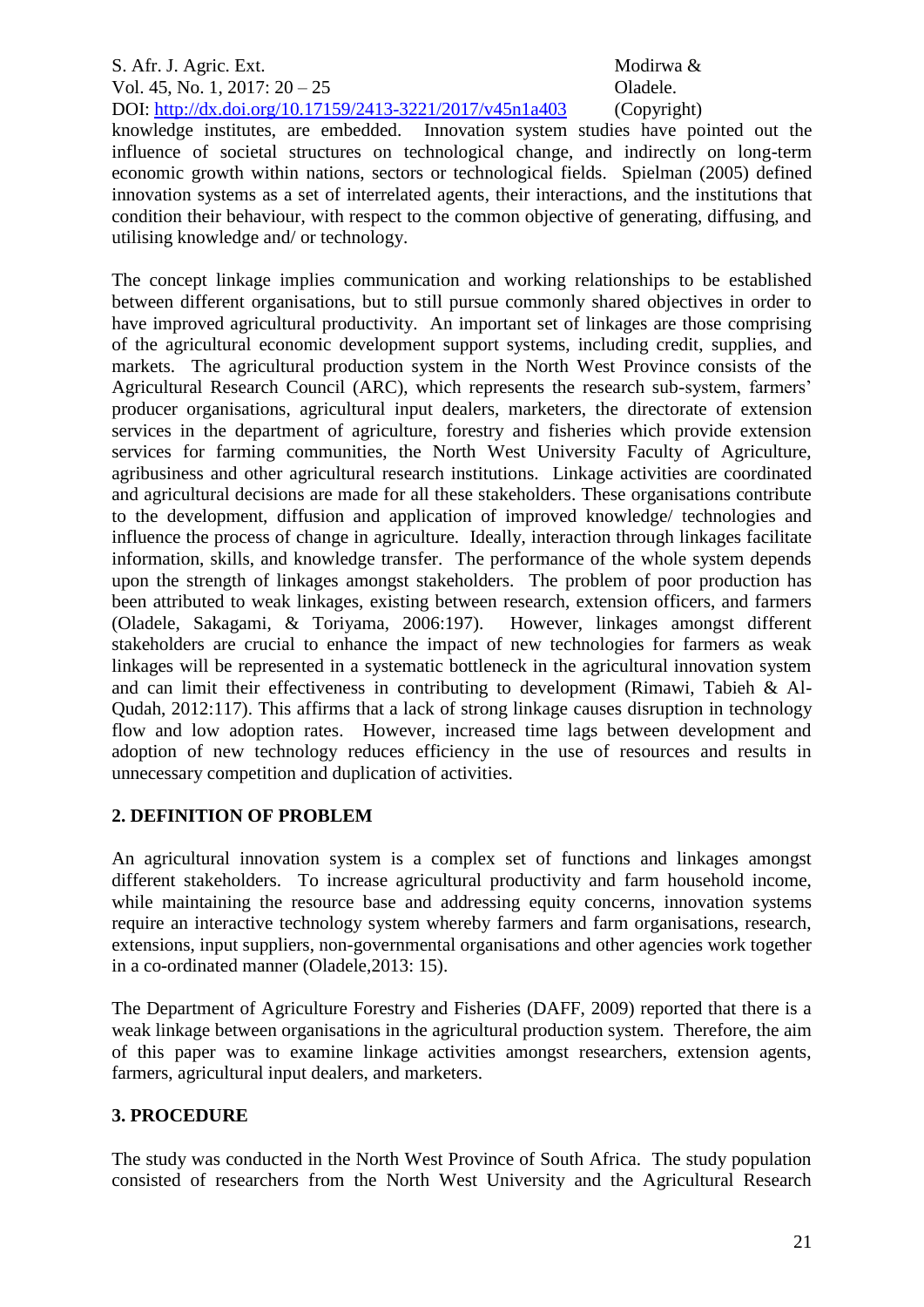## S. Afr. J. Agric. Ext. Modirwa & Vol. 45, No. 1, 2017: 20 – 25 **Oladele.** DOI:<http://dx.doi.org/10.17159/2413-3221/2017/v45n1a403> (Copyright)

Council, farmer organisations, input dealers, marketers, and extension agents from the directorate of extension services in the Department of Agriculture Forestry and Fisheries (DAFF). A list of researchers, extension agents, and farmers was obtained from their respective organisations within the North West Province, and the list served as a sampling frame for the study. For input dealers and marketers, there was no definite sampling frame. The frame for different groups was as follows: extension agents from the Department of Agriculture and Rural Development (195), researchers from agricultural research council and the North West University (135), registered farmers from African Farmers Association of South Africa (AFASA), the National African Farmers Union (NAFU) and the North West Emerging Red Meat Producer Organisation (195). A Simple random sampling technique was used to select respondents since each individual has the same probability of being chosen at any stage during the sampling process. The respondents were chosen in such a way that each member of the population was represented. A total of 205 respondents were randomly selected as follows: 60 extension agents, 50 researchers, 35 farmers, 30 input dealers, and 30 marketers. Primary data was collected using an interview schedule based on a structured questionnaire. Multiple regression was used to show the relationship between the socioeconomic characteristics of farmers, extension agents, researchers, input dealers, and marketers whereas a one-way analysis of variance (ANOVA) was used to show their linkage activities.

# **4. FINDINGS**

Table 1 presents the multiple regression analysis, showing the relationship between socioeconomic characteristics of farmers, extension agents, researchers, input dealers, and marketers. The socio-economic variables were used as explanatory variables to determine collaboration between these characteristics. The differences found between the socioeconomic characteristics were significant, positively correlated to the collaboration with multiple coefficient of correlation (R) being 0.936, 0.745, 0.859, 0.891 and 0.839 respectively. Similarly, the variation in collaboration that was accounted for by the socioeconomic characteristics of farmers, extension agents, researchers, input dealers, and marketers were: 0.88%, 0.56%, 0.74%, 0.79% and 0.80 respectively

Significant determinants of collaboration amongst farmers included contact with extension agents (t = 2.14,  $p < 0.05$ ) and sources of credit (t = -1.84,  $p < 0.05$ ). For extension agents, these were working experience (t = -1.91,  $p < 0.05$ ) and number of communities covered (t = -3.49,  $p < 0.05$ ), while for researchers working experience (t = -4.05,  $p < 0.05$ ) and the kind of research done (t = -1.96,  $p < 0.05$ ) was significant. For input dealers, significant determinants of collaboration for the location of business ( $t = 4.52$ ,  $p < 0.05$ ) and sources of products (t = 3.77, p < 0.05) were important, while for marketers, educational level (t = 3.10,  $p < 0.05$ ) and the location of business (t = 2.59, p < 0.05) were significant. The implications of these significant variables are such that they are considered to be important variables to be properly examined to forge strong collaborations amongst these stakeholders in agricultural innovation systems in the study area.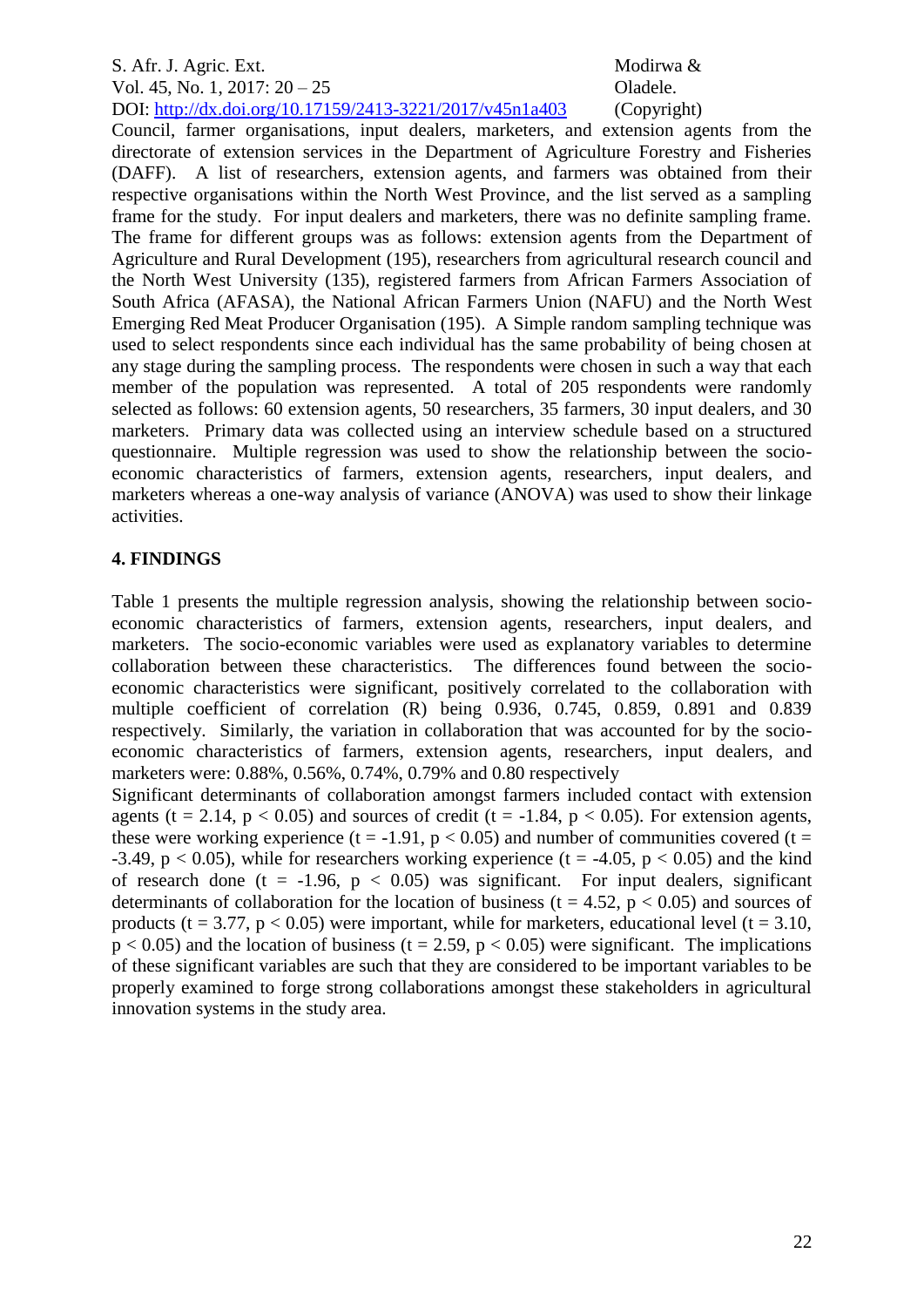# S. Afr. J. Agric. Ext. Modirwa &

## Vol. 45, No. 1, 2017: 20 – 25 **Oladele.** DOI:<http://dx.doi.org/10.17159/2413-3221/2017/v45n1a403> (Copyright)

**Table 1:** Multiple regression analysis between socio-economic characteristics and collaboration of farmers, extension agents, researchers, input dealers, and marketers.

|                                      | Farmers                  | Extension<br>agents             | Researchers                     | Input dealers    | Marketers                       |
|--------------------------------------|--------------------------|---------------------------------|---------------------------------|------------------|---------------------------------|
|                                      | B(SE)                    | B(SE)                           | B(SE)                           | B(SE)            | B(SE)                           |
| Constant                             | $-29.71(9.65)$           | 71.796<br>(11.429)              | $-21.97(7.15)$                  | $-73.03(34.21)$  | 96.449<br>(41.73)               |
| Gender                               | $-1.273(1.451)$          | $-1.032(1.109)$<br>1.433(2.573) |                                 | $-2.838(3.024)$  | $-0.457$<br>(2.411)             |
| Age                                  | $-0.003(0.089)$          | 0.058(0.074)                    | 0.196(0.187)                    | 0.055(0.239)     | $-0.086$<br>(0.223)<br>$-2.998$ |
| Marital status                       | $-1.384(1.234)$          | 0.483(0.608)                    | $-1.147(2.326)$                 | $-2.927(0.2666)$ |                                 |
| Household size                       | $-0.617(0.427)$          | $-0.293(0.278)$                 | $-0.127(0.904)$                 | 0.700(0.963)     |                                 |
| <b>Educational level</b>             | 1.115(1.101)             | 0.519(0.561)                    | 0.348(1.513)<br>$-1.156(1.049)$ |                  | $-4.87$<br>(1.57)               |
| Working experience                   | $-0.148(0.183)$          | $-0.1.43(0.75)$                 | $-0.32(0.08)$                   | 0.269(0.278)     |                                 |
| Organisation<br>membership           | $-1.129(0.855)$          |                                 | $-3.823(2.891)$                 |                  |                                 |
| with<br>Contact<br>extension agents  | $-13.58(7.35)^8$         |                                 |                                 |                  |                                 |
| Distance<br>from<br>extension agents | .673(1.794)              |                                 |                                 |                  |                                 |
| Source of credit                     | $1.59(0.66)^8$           |                                 |                                 |                  | $-4.432$<br>(3.009)             |
| Currently studying                   |                          | $-0.919$ $(.863)$               | $-0.976(1.816)$                 | $-3.403(3.041)$  | $-12.718$<br>(13.391)           |
| Job location                         |                          | 1.000 (.821                     | 0.85(0.19)<br>3.266 (3.199)     |                  | $-2.05$<br>(0.79)               |
| Communities covered                  | $\overline{\phantom{0}}$ | $-0.765(0.21)$                  |                                 |                  |                                 |
| Farmer group                         | ÷,                       | 0.030(0.474)                    |                                 |                  |                                 |
| Number of farmers<br>covered         |                          | $-0.007$ $(.005)$               |                                 |                  |                                 |
| Kind of research                     | ÷,                       |                                 | 3.60(1.84)                      | $\overline{a}$   | Ξ.                              |
| Source of information                |                          |                                 | 2.035(2.516)                    | 1.716(4.755)     |                                 |
| Source of products                   | ÷,                       | $\overline{\phantom{0}}$        |                                 | 2.15(0.57)       | $\overline{\phantom{m}}$        |
| Dealership type                      |                          |                                 |                                 | 0.342(1.546)     |                                 |
| Constraints with farm<br>inputs      |                          |                                 |                                 | 4.508 (4.371)    |                                 |
| Where<br>purchasing<br>goods         |                          |                                 |                                 |                  | 2.514<br>(2.068)                |
| Distance to market                   |                          |                                 |                                 |                  | $-0.654$<br>(1.416)             |
| $\mathbf F$                          | 5.592                    | 2.84                            | 4.833                           | 2.346            | 1.753                           |
| ${\bf P}$                            | 0.001                    | 0.03                            | $\overline{0}$                  | 0.076            | 0.067                           |
| ${\bf R}$                            | 0.936                    | 0.745                           | 0.859                           | 0.891            | 0.839                           |
| R Square                             | 0.88                     | 0.56                            | 0.74                            | 0.79             | 0.80                            |

In Table 2, the ANOVA results show the linkage activities amongst marketers, researchers, input dealers, farmers, and extension agents in the North West Province. The F value for linkage = 41.817 ( $p < 0.05$ ), which indicates that there is a significant difference amongst stakeholders, with extension agents having the highest mean of 51.63, and the marketers with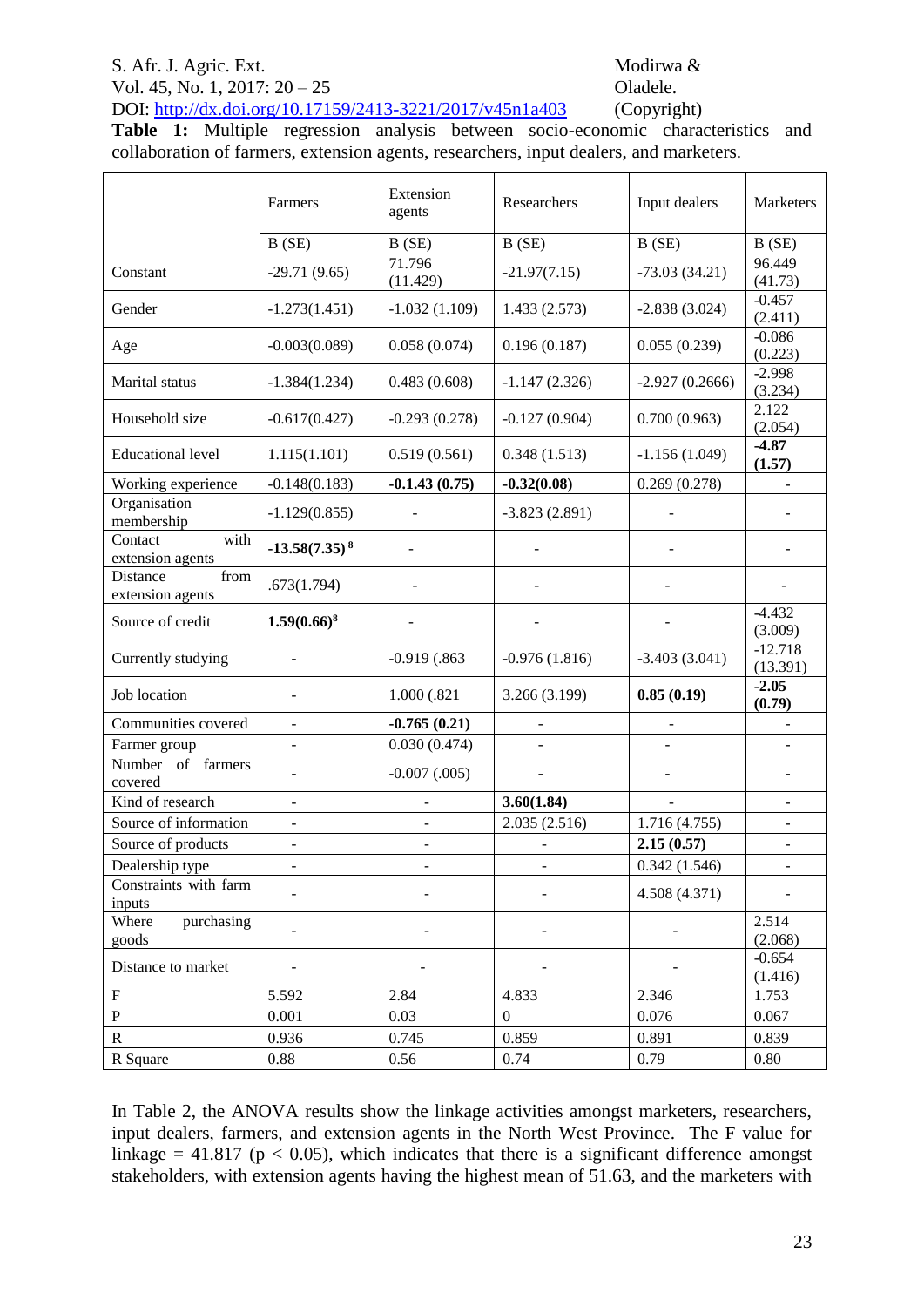## S. Afr. J. Agric. Ext. Modirwa & Vol. 45, No. 1, 2017: 20 – 25 **Oladele.** DOI:<http://dx.doi.org/10.17159/2413-3221/2017/v45n1a403> (Copyright)

the lowest mean of 37.16. This indicates that more extension agents were involved in linkage activities than other stakeholders. The level of involvement in the decreasing order of magnitude was extension agents, farmers, input dealers, researchers, and marketers. The focus of the mandate and the peculiarity tasks and assignments could be the main reasons for the differing levels of involvement in linkage activities.

**Table 2:** One-way ANOVA showing differences amongst marketers, researchers, input dealers, farmers, and extension agents in the North West Province.

| <b>LINKAG</b><br>E       | of<br><b>Sum</b><br>squares | df             | <b>Mean</b><br>square | $\mathbf{F}$           | <b>Sig</b> | <b>Groups</b>       | n  | mean               |
|--------------------------|-----------------------------|----------------|-----------------------|------------------------|------------|---------------------|----|--------------------|
| <b>Between</b><br>groups | 6133.21                     | $\overline{4}$ | 1533.3                | 41.8<br>$\overline{2}$ | $\theta$   | <b>Marketers</b>    | 30 | 37.16 <sup>a</sup> |
|                          |                             |                |                       |                        |            | Researcher<br>S     | 50 | $41.36^{b}$        |
|                          |                             |                |                       |                        |            | Input<br>dealers    | 30 | $42.80^{b}$        |
| Within<br>groups         | 7333.39                     | 200            | 36.67                 |                        |            | Farmers             | 35 | 50.02 <sup>c</sup> |
| <b>TOTAL</b>             | 13466.61                    | 204            |                       |                        |            | Extension<br>agents | 60 | $51.63^c$          |

## **5. CONCLUSION**

The linkage activities affecting collaboration of stakeholders in the North West Province show a wavering degree of involvement to establish closer relationships between farmers, extension agents, researchers, marketers, and input dealers. The preceding has helped to determine the level of involvement of stakeholders in the prescribed activities, which are aimed at forging a closer collaboration and feasible interaction amongst them. The degree of involvement has not been as sufficient as expected to be amongst all stakeholders. The findings of the current study show that extension agents were more involved in linkage activities compared to the other stakeholders. The level of involvement in the decreasing order of magnitude were extension agents, farmers, input dealers, researchers, and lastly, marketers. It is therefore, recommended that constraints to effective involvement in the linkage activities be eliminated in order for the stakeholders to utilise the linkage mechanism effectively for sustainable agricultural innovation systems to work. Thus, ensuring that implemented innovations will be more effective to enhance the overall production and livelihoods of farmers.

## **REFERENCES**

- DEPARTMENT OF AGRICULTURE, FORESTRY AND FISHERIES (DAFF), 2009. Investigation report on the status of provincial research. RSA.
- DIMELU, M. U., & ANYANWU, A. C, 2008. Linkage behaviour and practices of agencies in the agricultural innovation transfer sub system in South-eastern Nigeria: Issues for agricultural extension policy. *Journal of Agricultural Extension* Vol. 12(2), 9-23.
- HALL, A., MYTELKA, L, & OYEYINKA, B, 2006. Concepts and guidelines for diagnostic assessment of agricultural innovation capacity. Maastricht, Netherlands.